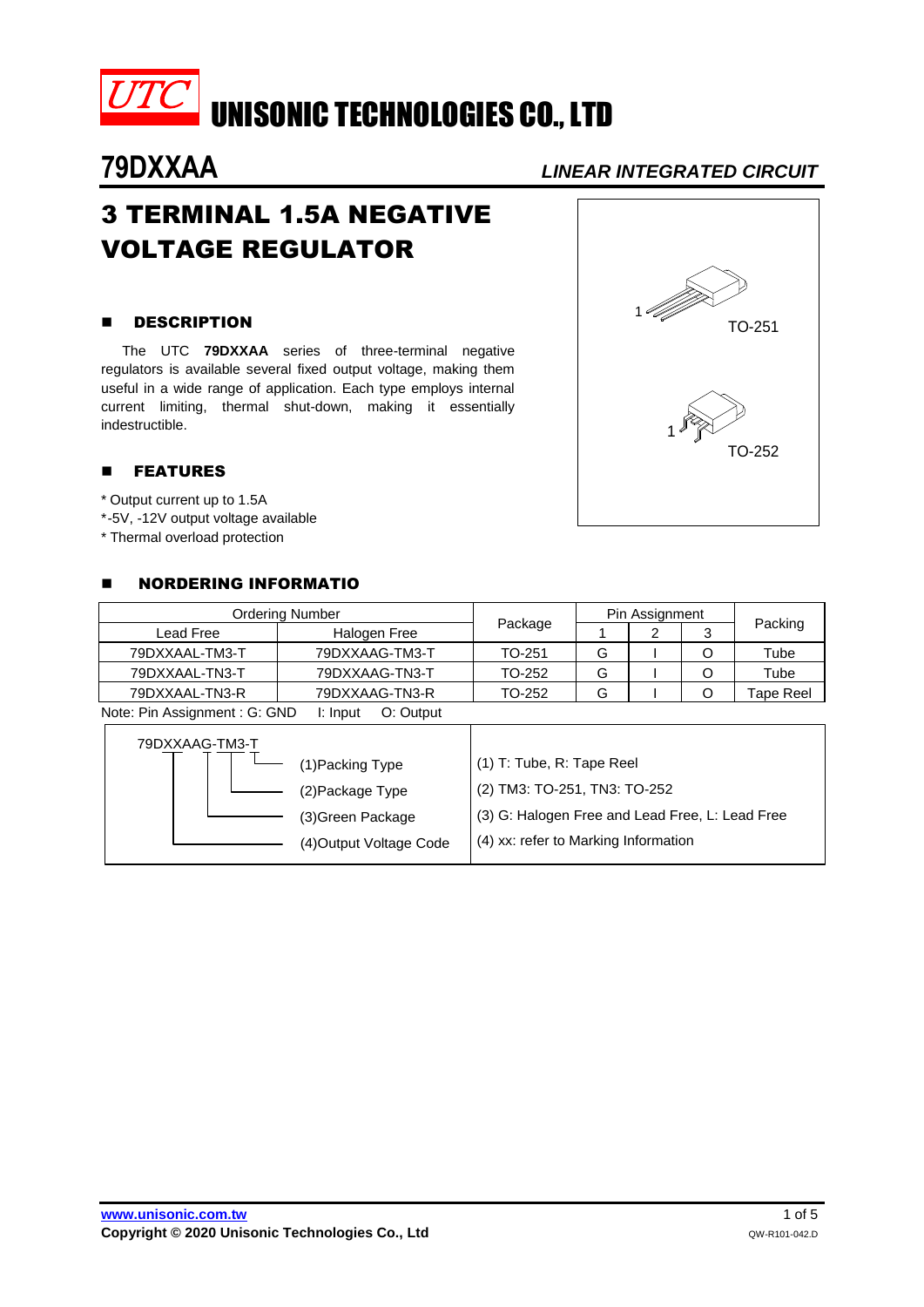# **79DXXAA** *LINEAR INTEGRATED CIRCUIT*

## **NARKING INFORMATION**

| <b>PACKAGE</b>   | VOLTAGE CODE        | <b>MARKING</b>                                                                                                                             |
|------------------|---------------------|--------------------------------------------------------------------------------------------------------------------------------------------|
| TO-251<br>TO-252 | 05:5V<br>$12: -12V$ | L: Lead Free<br><b>UTC</b><br>G: Halogen Free<br>79DODAA O<br>Voltage Code<br>nnnr<br>Lot Code $\blacktriangleleft$<br>Date Code<br>◠<br>3 |

#### **BLOCK DIAGRAM**



Fig.1

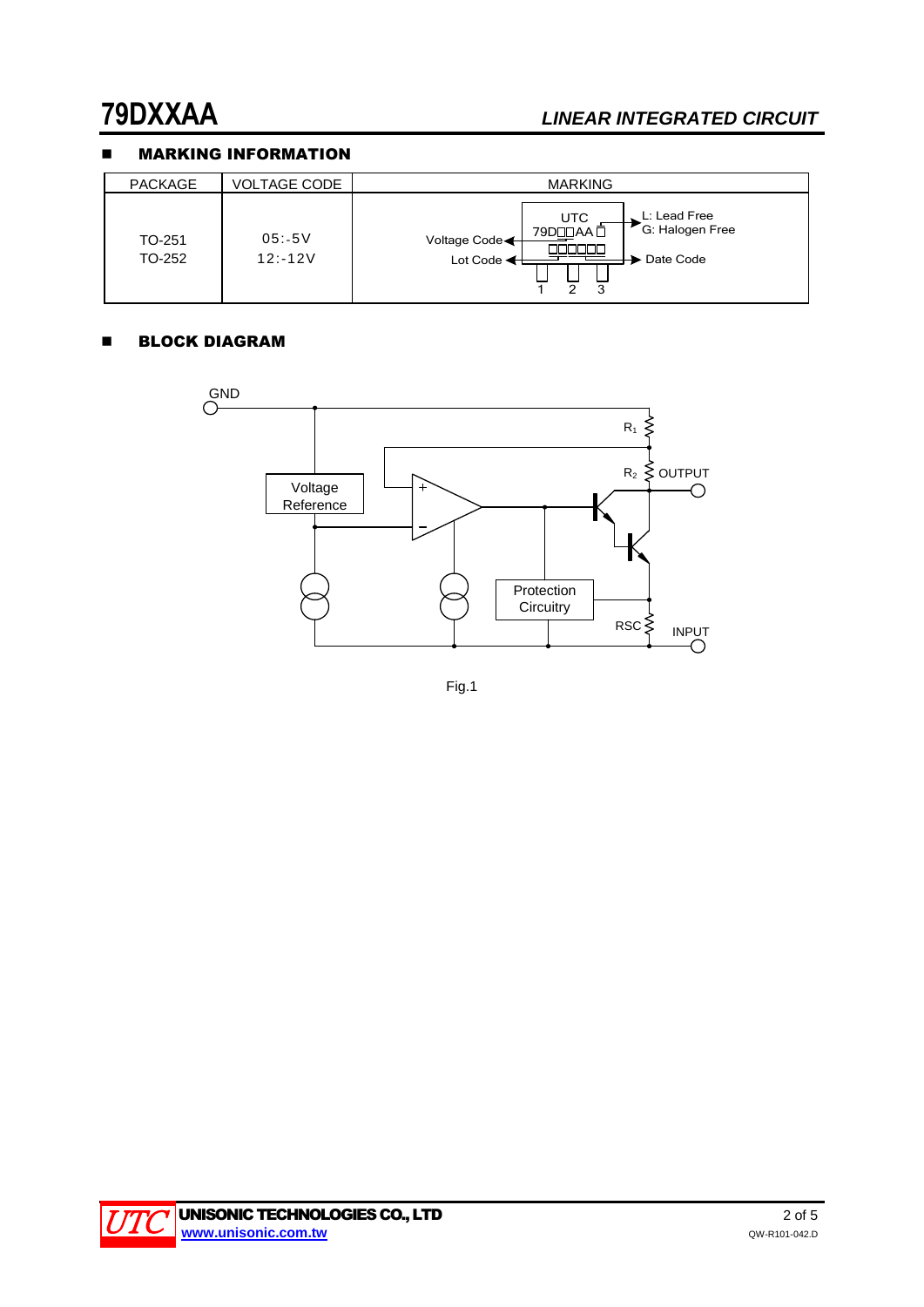#### **ABSOLUTE MAXIMUM RATINGS**  $(T_A=25^{\circ}C)$

| PARAMETER                    | <b>SYMBOL</b>               | <b>RATING</b>      | UNIT |
|------------------------------|-----------------------------|--------------------|------|
| Input Voltage                | V <sub>IN</sub>             | -35                |      |
| <b>Output Current</b>        | I <sub>OUT</sub>            | 1.5                |      |
| Power Dissipation            | $P_D$                       | Internally Limited | W    |
| <b>Operating Temperature</b> | $\mathsf{T}_\mathsf{OPR}$   | $-40 - +125$       | °C   |
| Storage Temperature          | $\mathsf{T}_{\texttt{STG}}$ | $-65 - +150$       |      |

Note: Absolute maximum ratings are those values beyond which the device could be permanently damaged. Absolute maximum ratings are stress ratings only and functional device operation is not implied.

#### **THERMAL DATA**

| <b>PARAMETER</b>    | <b>SYMBOL</b> | <b>RATING</b> | UNIT |
|---------------------|---------------|---------------|------|
| Junction to Ambient | $\theta_{JA}$ | 11つ<br>' -    | ℃⁄W  |
| Junction to Case    | θJc           | 12.5          | ℃⁄W  |

#### **ELECTRICAL CHARACTERISTICS**

 $(l_{\text{OUT}}=0.5A, T_{\text{J}}=0^{\circ}\text{C}-125^{\circ}\text{C}, C_{\text{I}}=2.2\text{uF}, C_{\text{O}}=1\text{uF},$  unless otherwise specified)

| For UTC 79D05AA (VIN=-10V) |  |  |  |  |
|----------------------------|--|--|--|--|
|----------------------------|--|--|--|--|

| <b>PARAMETER</b>            | <b>SYMBOL</b>                      | <b>TEST CONDITIONS</b>              |                     | <b>MIN</b> | <b>TYP</b> | <b>MAX</b> | <b>UNIT</b>         |
|-----------------------------|------------------------------------|-------------------------------------|---------------------|------------|------------|------------|---------------------|
|                             |                                    |                                     | $T_J = 25^{\circ}C$ | $-4.80$    | $-5.0$     | $-5.20$    | V                   |
| Output Voltage              | <b>VOUT</b>                        | $V_{IN} = -7V - -20V$               |                     |            |            | $-5.25$    | $\vee$              |
|                             |                                    | $I_{OUT}$ =5mA~1.5A, $P_D \leq 15W$ |                     | $-4.75$    |            |            |                     |
| <b>Dropout Voltage</b>      | $V_D$                              | $IOUT=1.5A$                         | $T_J = 25^{\circ}C$ |            | 2          |            | $\vee$              |
|                             |                                    | $V_{IN} = -7V \sim -25V$            | $T_{\rm J}$ =25°C   |            | 10         | 100        | mV                  |
| Line Regulation             | $\Delta$ $V_{OUT}$                 | $V_{IN} = -8V - -12V$               | $T_J = 25^{\circ}C$ |            | 4          | 50         | mV                  |
|                             | $\Delta$ Vout                      | $IOUT=5mA~1.5A$                     | $T_J = 25^\circ C$  |            | 10         | 100        | mV                  |
| Load Regulation             |                                    | $IOUT=250mA~750mA$                  | $T_J = 25^{\circ}C$ |            | 3          | 50         | mV                  |
| Quiescent Current           | lo                                 |                                     | $T = 25^{\circ}C$   |            | 3          | 6          | mA                  |
|                             | Δlo                                | $IOUT=5mA~1A$                       |                     |            | 0.05       | 0.5        | mA                  |
| Quiescent Current Change    |                                    | $V_{IN} = -7V \sim -25V$            |                     |            | 0.1        | 1.3        | mA                  |
| Output Noise Voltage        | eN                                 | $f=10Hz-100kHz$                     | $T_A = 25^{\circ}C$ |            | 100        |            | μV                  |
| <b>Output Voltage Drift</b> | $\Delta$ $V_{\text{OUT}}/\Delta T$ | l <sub>out</sub> =5mA               |                     |            | $-0.4$     |            | $mV$ <sup>o</sup> C |
| <b>Ripple Rejection</b>     | <b>RR</b>                          | $V_{IN} = -8V - -18V$ , f=120Hz     |                     | 54         | 60         |            | dB                  |
| <b>Peak Current</b>         | <b>I</b> PEAK                      |                                     | $T = 25^{\circ}C$   |            | 2.2        |            | A                   |

#### **For UTC 79D12AA** (V<sub>IN</sub>=-18V)

| <b>PARAMETER</b>         | <b>SYMBOL</b>                    | <b>TEST CONDITIONS</b>             |                           | <b>MIN</b> | <b>TYP</b> | <b>MAX</b> | <b>UNIT</b> |
|--------------------------|----------------------------------|------------------------------------|---------------------------|------------|------------|------------|-------------|
|                          |                                  |                                    | $T = 25^{\circ}C$         | $-11.52$   | $-12.0$    | $-12.48$   | V           |
| Output Voltage           | <b>VOUT</b>                      | $V_{IN} = -14.5V - -27V$           |                           | $-11.40$   |            | $-12.60$   | $\vee$      |
|                          |                                  | $I_{OUT}$ =5mA~1.5A, $P_D \le 15W$ |                           |            |            |            |             |
| Dropout Voltage          | $V_D$                            | $I_{\text{OUT}}=1.5A$              | $T_{\rm J} = 25^{\circ}C$ |            | 2          |            | V           |
|                          |                                  | $V_{IN} = -14.5V - -30V$           | $T_J = 25^{\circ}C$       |            | 12         | 240        | mV          |
| Line Regulation          | $\Delta V_{\text{OUT}}$          | $V_{IN} = -16V - -22V$             | $T_J = 25^{\circ}C$       |            | 6          | 120        | mV          |
|                          | $\Delta V_{\text{OUT}}$          | $I_{\text{OUT}} = 5mA - 1.5A$      | $T_{\rm J}$ =25°C         |            | 12         | 240        | mV          |
| Load Regulation          |                                  | $IOUT=250mA~750mA$                 | $T_J = 25^{\circ}C$       |            | 4          | 120        | mV          |
| Quiescent Current        | ΙQ                               |                                    | $T_J = 25^{\circ}C$       |            | 3          | 6          | mA          |
|                          | $\Delta I_Q$                     | $I_{\text{OUT}} = 5mA - 1A$        |                           |            | 0.05       | 0.5        | mA          |
| Quiescent Current Change |                                  | $V_{IN} = -7V - -25V$              |                           |            | 0.1        | 1.0        | mA          |
| Output Noise Voltage     | еN                               | f=10Hz~100kHz                      | $T_a = 25^{\circ}C$       |            | 200        |            | μV          |
| Output Voltage Drift     | $\Delta V_{\text{OUT}}/\Delta T$ | $I_{\text{OUT}} = 5 \text{mA}$     |                           |            | $-0.8$     |            | mV/°C       |
| <b>Ripple Rejection</b>  | <b>RR</b>                        | $V_{IN}$ =-15V ~-25V, f=120Hz      |                           | 54         | 60         |            | dB          |
| Peak Current             | <b>I</b> PEAK                    |                                    | lT.⊫25°C                  |            | 2.2        |            | A           |

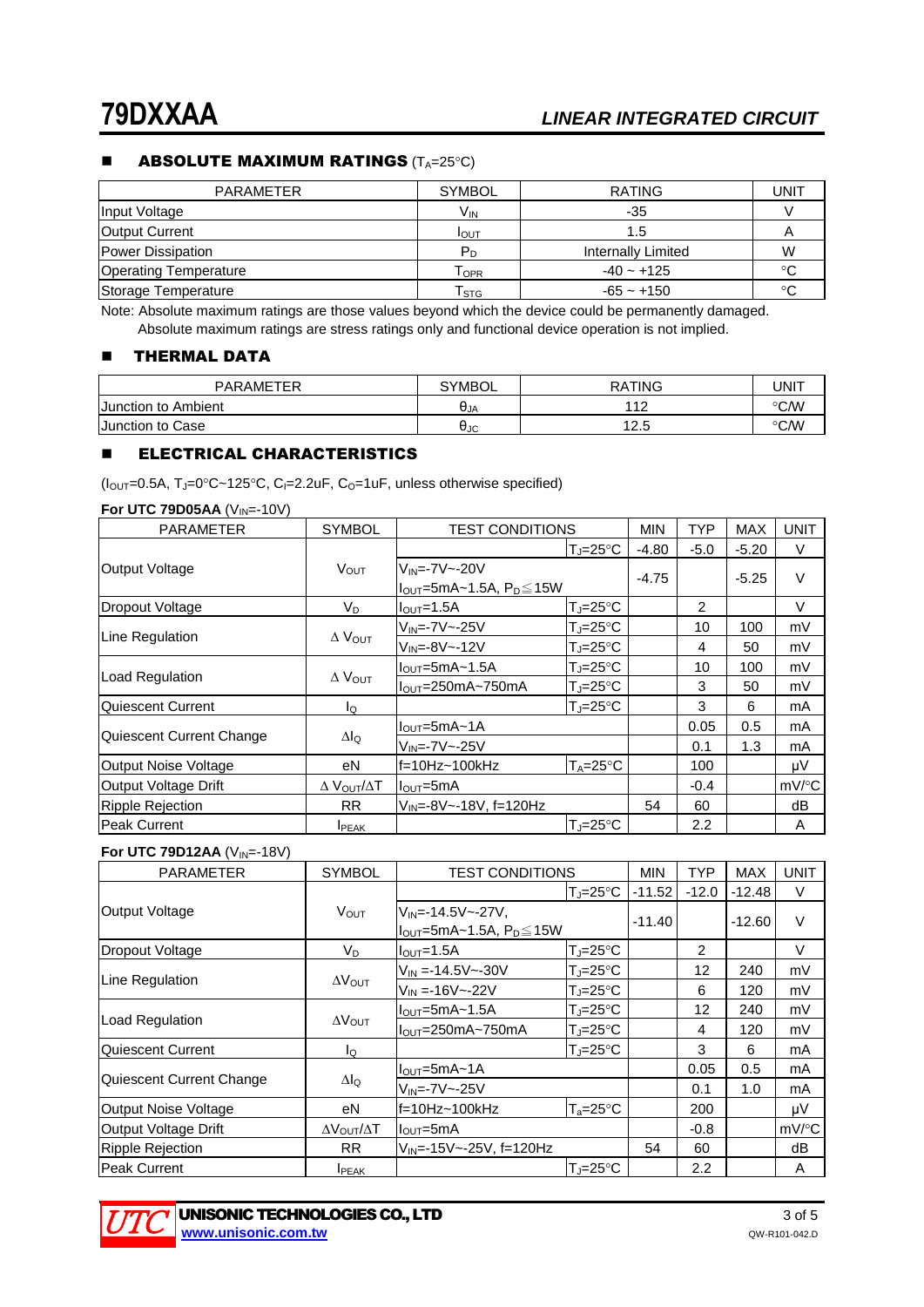## **ELECTRICAL CHARACTERISTICS**

**For UTC 79D15A** (V<sub>IN</sub>=-23V)

| <b>PARAMETER</b>            | <b>SYMBOL</b>                    | <b>TEST CONDITIONS</b>                     |                     | <b>MIN</b> | <b>TYP</b>     | <b>MAX</b> | <b>UNIT</b>         |
|-----------------------------|----------------------------------|--------------------------------------------|---------------------|------------|----------------|------------|---------------------|
| <b>Output Voltage</b>       |                                  |                                            | TJ=25°C             | $-14.40$   | $-15.0$        | $-15.60$   | V                   |
|                             | <b>VOUT</b>                      | $V_{IN}$ =-17.5V~-30V, $I_{OUT}$ =5mA~1.5A |                     | $-14.25$   |                | $-15.75$   | V                   |
| Dropout Voltage             | $V_D$                            | $IOUT=1.5A$                                | $T = 25^{\circ}C$   |            | $\overline{2}$ |            | V                   |
|                             |                                  | $V_{IN} = -17.5V - -30V$                   | $T = 25^{\circ}C$   |            | 12             | 300        | mV                  |
| Line Regulation             | $\Delta V_{\text{OUT}}$          | $V_{IN} = -20V - -26V$                     | $T = 25^{\circ}C$   |            | 6              | 150        | mV                  |
| Load Regulation             | $\Delta V_{\text{OUT}}$          | $IOUT=5mA~1.5A$                            | $T_J = 25^{\circ}C$ |            | 12             | 300        | mV                  |
|                             |                                  | $IQUT=250mA~750mA$                         | $T = 25^{\circ}C$   |            | 4              | 150        | mV                  |
| Quiescent Current           | lQ                               |                                            | $T = 25^{\circ}C$   |            | 3              | 6          | mA                  |
|                             | Δlo                              | $IOUT=5mA~1A$                              |                     |            | 0.05           | 0.5        | mA                  |
| Quiescent Current Change    |                                  | $V_{IN} = -17.5V - -30.5V$                 |                     |            | 0.1            | 1.0        | mA                  |
| <b>Output Noise Voltage</b> | eN                               | f=10Hz~100kHz                              | $T_A = 25^{\circ}C$ |            | 250            |            | μV                  |
| Output Voltage Drift        | $\Delta V_{\text{OUT}}/\Delta T$ | $I_{\text{OUT}} = 5 \text{mA}$             |                     |            | $-0.9$         |            | $mV$ <sup>o</sup> C |
| <b>Ripple Rejection</b>     | <b>RR</b>                        | V <sub>IN</sub> =-18.5V~-28.5V, f=120Hz    |                     | 54         | 60             |            | dB                  |
| <b>Peak Current</b>         | <b>IPEAK</b>                     |                                            | lT.⊫25°C            |            | 2.2            |            | A                   |